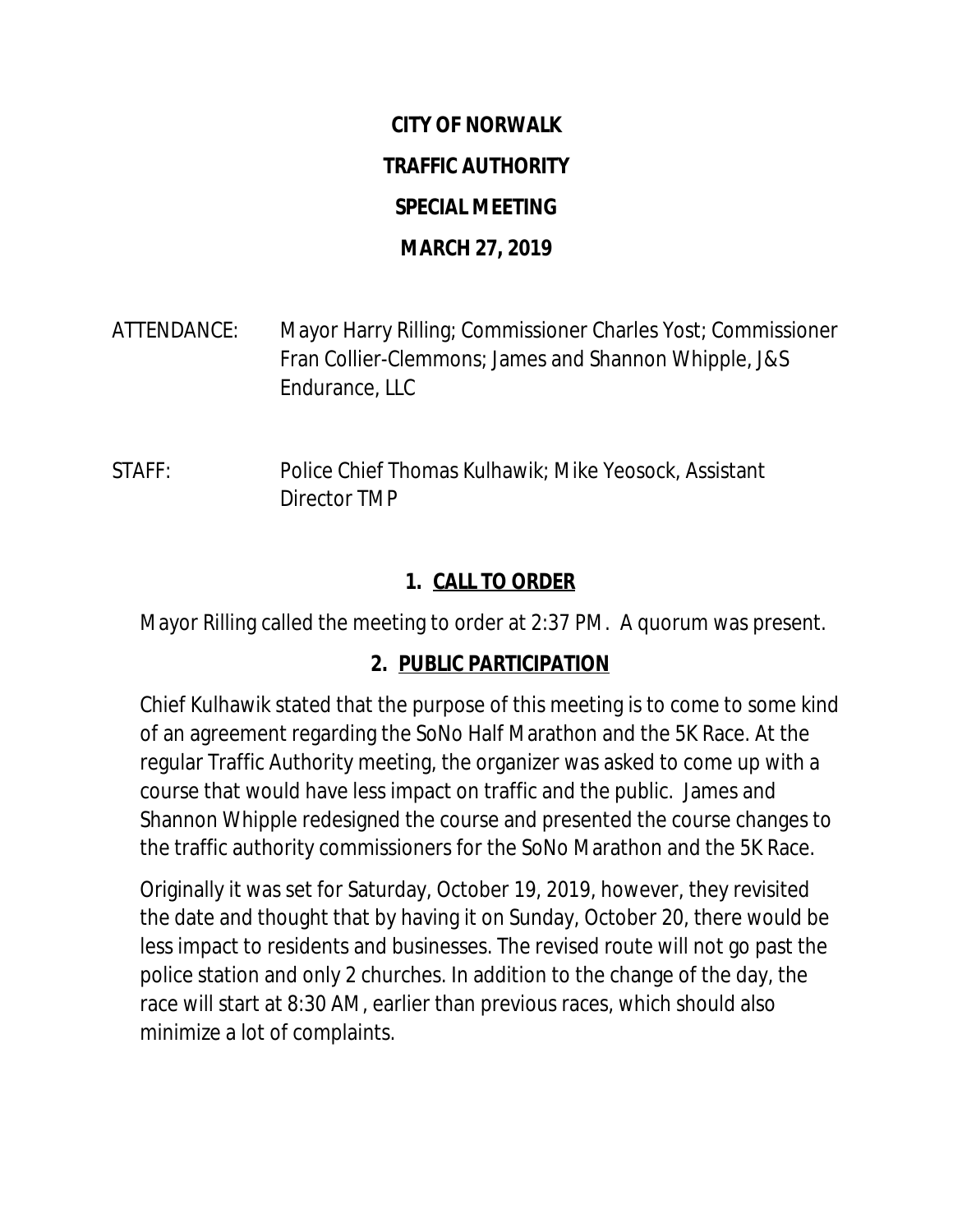The course use to go down Wall Street, West Avenue and East Avenue because the organizers felt that it showed off the City, but it also caused problems, so it was felt that it was better to bypass these areas completely.

The course goes as follows, the runners will start at Veterans Park, exit the park going out of the East entrance, from their they will go down Seaview Avenue, go over the Stroffolino bridge and go down Washington Street, go right down to Martin Luther King Jr. Drive and take a left on to Martin Luther King, the runners will be hanging to the right side of the road, they will go all the way down Martin Luther King up Wilson, when they get to the top of Wilson they will make a small loop in Rowayton. The dog park is on one side, when they make the right on McKinley they are still on the side of the dog park, they will be making the first right on to Roton Ave, which the right side of that road is a pond and the school, so there should be no traffic issues for a Sunday run. Residents will not be stopped getting out of there streets they can still use the left side of the road. The runners will make a left on to Highland, go down Highland on the right side of the road which is the side of Brian McMahon, all the way down to Flax Hill stay to the right make the first right on to Michael Street then left on to Soundview follow that all the way back down to south Norwalk down Flax Hill make a right on to Washington street, back down Seaview, still staying on the right side of the road. Mr. Whipple is proposing to have a cone in the center of the lane, so runners that are leaving Seaview in the morning will stay left of the cones and as they are coming back they will stay right of the cones.

The other side of Seaview can remain open, it should not interfere with the residents living on Seaview, we are not going to be taking up that full street, they will be making a left on to East Ave which is of course a one way street, stay to the right side of the road, bare right onto Gregory Blvd. from there they will be going up to Pine Hill. The runners will go to Old Saugatuck to Pine Hill down Pine Hill to Marvin go back along the Golf Course, go into shady beach like they have in the past, also go into Calf Pasture Beach which they never used, back down beach road and the only section that the police will have to hold up traffic is down at the monument as they are crossing over to Fitch Street.